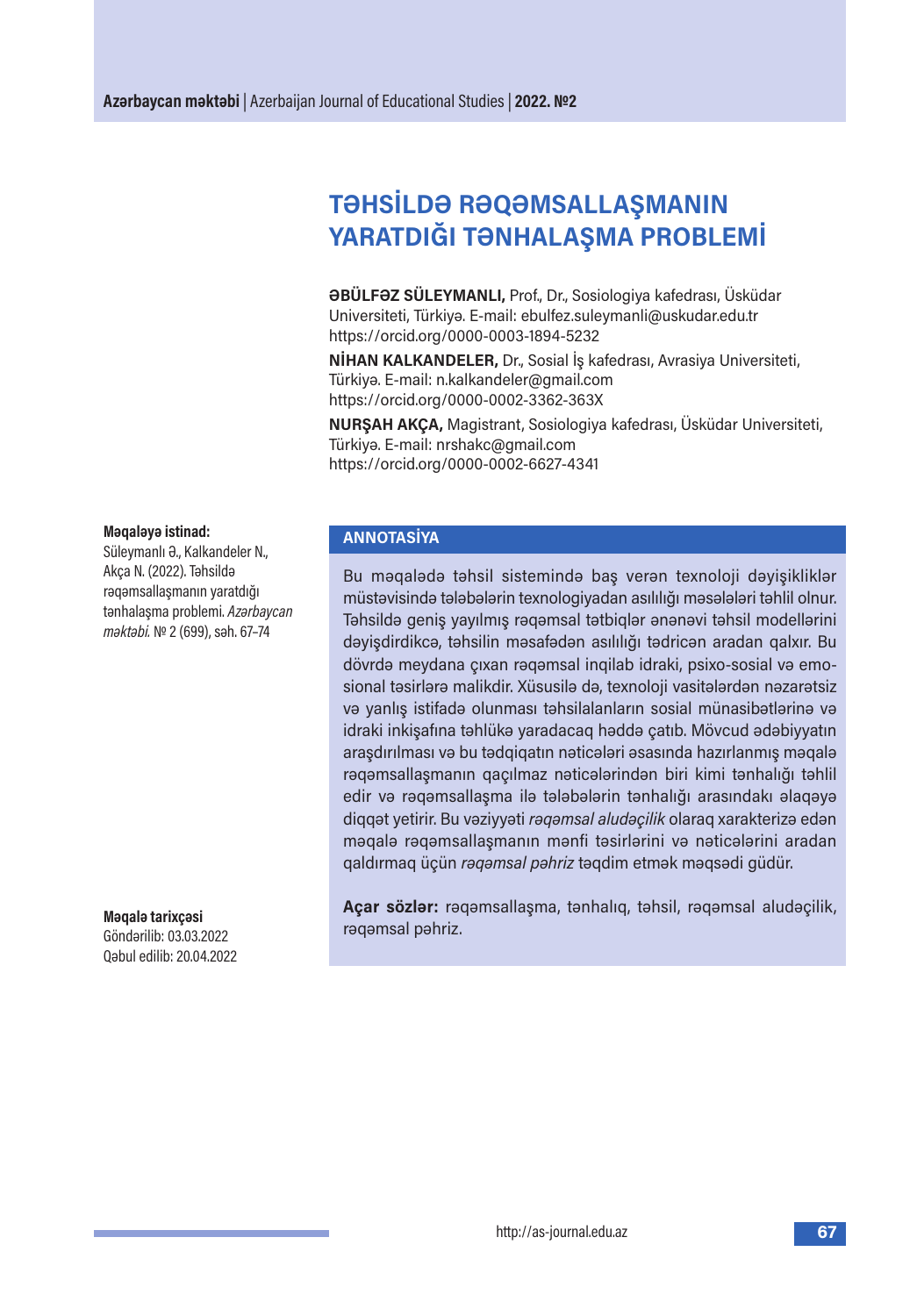## **THE ISOLATION cREATED BY DIGITALIZATION IN EDUcATION**

**EBULFEZ SULEYMANLI,** Prof., Dr., Department of Sociology, Üsküdar University, Türkiye. E-mail: ebulfez.suleymanli@uskudar.edu.tr https://orcid.org/0000-0003-1894-5232

**NIHAN KALKANDELER,** Dr., Social Work Department, Eurasia University, Türkiye. E-mail: n.kalkandeler@gmail.com https://orcid.org/0000-0002-3362-363X

**NURŞAH AKÇA,** Post-graduate student of the Department of Sociology, Üsküdar University, Türkiye. E-mail: nrshakc@gmail.com https://orcid.org/0000-0002-6627-4341

#### **To cite this article:**

Suleymanli E., Kalkandeler N., Akça N. (2022). The Isolation Created by Digitalization in Education. *Azerbaijan Journal of Educational Studies.* Vol. 699, Issue II, pp. 67–74

**Article history** Received: 03.03.2022 Accepted:20.04.2022

#### **ABSTRAcT**

This study emphasizes on the technology addiction of the associate and bachelor's degree students on the basis of the adjustment process necessitated by technological changes in the education system. As widespread digital applications in education have transformed traditional education models, education has increasingly become independent from space. The Digital revolution that has emerged during this period has cognitive, psycho-social and emotional influences. Particularly, the uncontrolled and improper use of technological devices has reached such a level to threaten the social relations and cognitive development of students. In the light of the studies in literature and the research findings, this article analyzes loneliness as one of the inevitable consequences of digitalization and focuses on the relationship between digitalization and the students' loneliness. Describing this situation as digital obesity, the article aims to present a digital diet to solve the negative effects and consequences of digitalization.

**Keywords:** digitalization, loneliness, education, digital obesity, digital diet.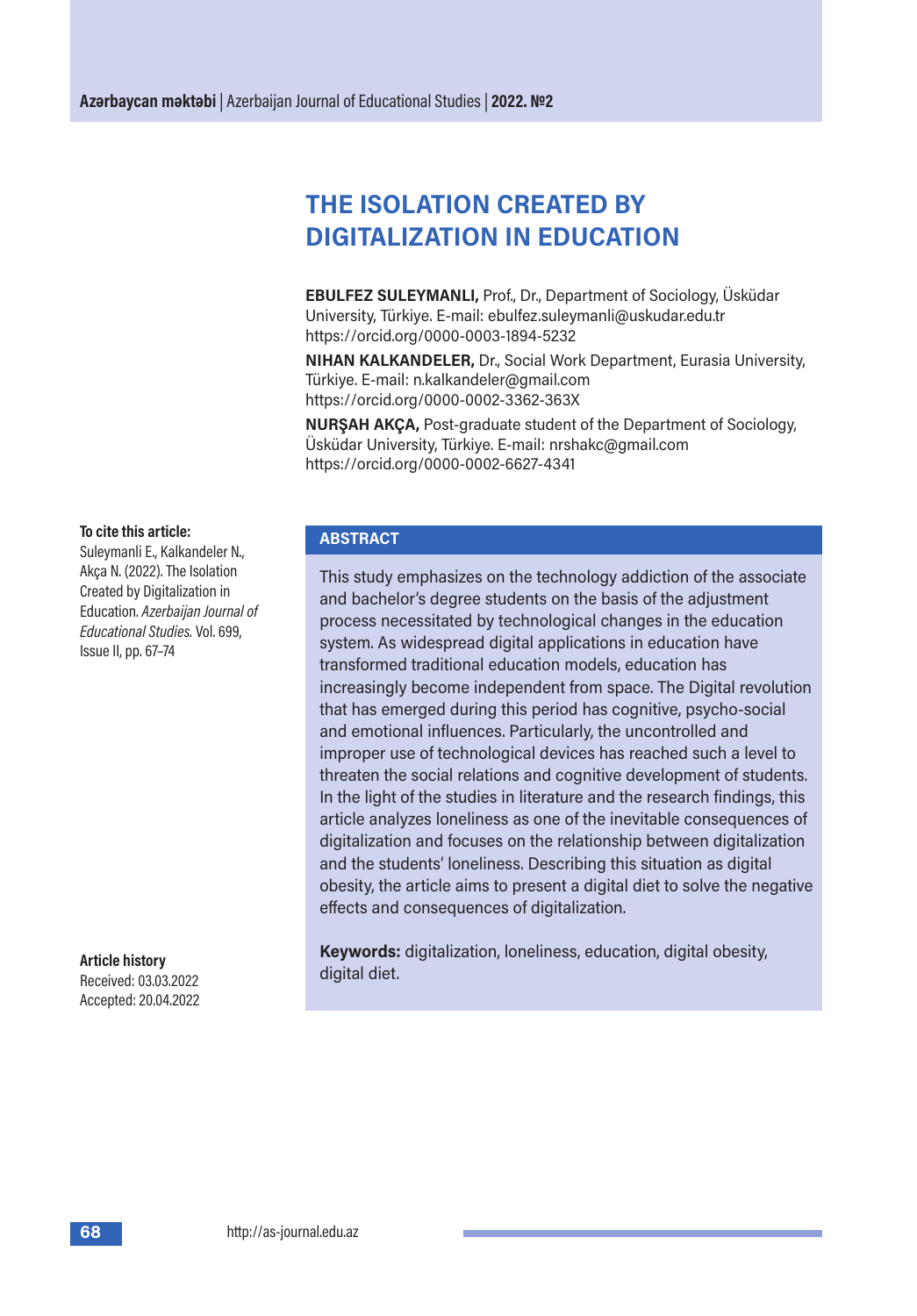#### **INTRODUcTION**

Digitalization and rapid technological development are among the concepts which define the modern world. This digital movement can be seen in every sphere of social life and set of changes on different grounds. As a consequence of this process, in the presence of society, psychological, sociological, cultural even physiological changes have been the point in question. Digitalization's effects have been seen in the field of education, and new models have been introduced. These models generate alternatives to traditional education methods and facilitate the integration of technology into the process of education (Görgülü, Küçükali & Ada, 2013, 57). The increase in the use of high technology gadgets such as interactive whiteboards, the internet and tablet are among the proofs of this integration.

At the same time, as in other fields, widespread digitalization in the field of education is a consequence of the pandemic. As a matter of fact, all around the world educational activities involving at least 1,5 billion students (in Turkey this number is approximately 25 million) and 63 million teachers have been interrupted; and then distance education has been promptly started to maintain education (MNE, 2020). The widespread digitalization in the field of education causes changes in the behaviours and relationships of the students who are the subject of the process.

It is thought that frequent and unrestricted use of technology and technological devices by students is a problem and pathological situation, and some questions have risen about technology addiction (Griffiths, 2004:216). In literature, internet addiction and social media addiction are accepted as behavioural addictions (Ünal-Tutgun, 2020).

As Shapira and her colleagues (2003:210) have defined internet addiction as a behavioural addiction, Van den Eijnden and his colleagues (2016:485) have seen social media addiction as such an addiction. As for Yengin (2019:131), within the context of individuals' daily necessities, the use of technology causes the condition of digital addiction. In this context, one of the most significant subjects that need scholarly attention is the problem of loneliness as a threat to the students' psycho-social, cognitive and emotional development processes.

According to Yengin (2019:139), internet use as a way to get rid of loneliness leads to dependence and eventually to addiction. According to Kalkan (2021:51) technology is a significant tool during the socialization process for students. Young individuals have been socialised in the virtual platforms provided by the internet, have expressed themselves and needed to get into different groups by opening user accounts on chat platforms. Although this situation seems to be a kind of socialization, the young have begun to move away from the real world and lived in a virtual world. According to Noyan (2016:23), this situation that particularly made the students addicted to the screen also caused to the feeling of loneliness. According to Solmaz (2019), screen addiction might prevent individuals from fulfilling their needs and goals, lead to problems in interpersonal relationships and a decrease in the individual's ability in regulating and evaluating his or her behaviour and, as a consequence of this situation, it might lead the individual to find himself or herself in an unhealthy state and decisions. This study aims to analyze the phenomenon of loneliness and the relation between digitalization and the students' level of loneliness by applying different research findings.

#### **THE TYPES OF LONELINESS AND ITS EFFEcTS ON STUDENTS**

Loneliness has been seen as one of the major problems of the contemporary world. It is a concept described as emotional emptiness reactions that accompany awareness and yearning, despair, the individual's cognitive awareness of the absence the intimate and social relation (Asher and Paquette, 2003). Peplau and Perlman (1982) consider loneliness as an aspect of human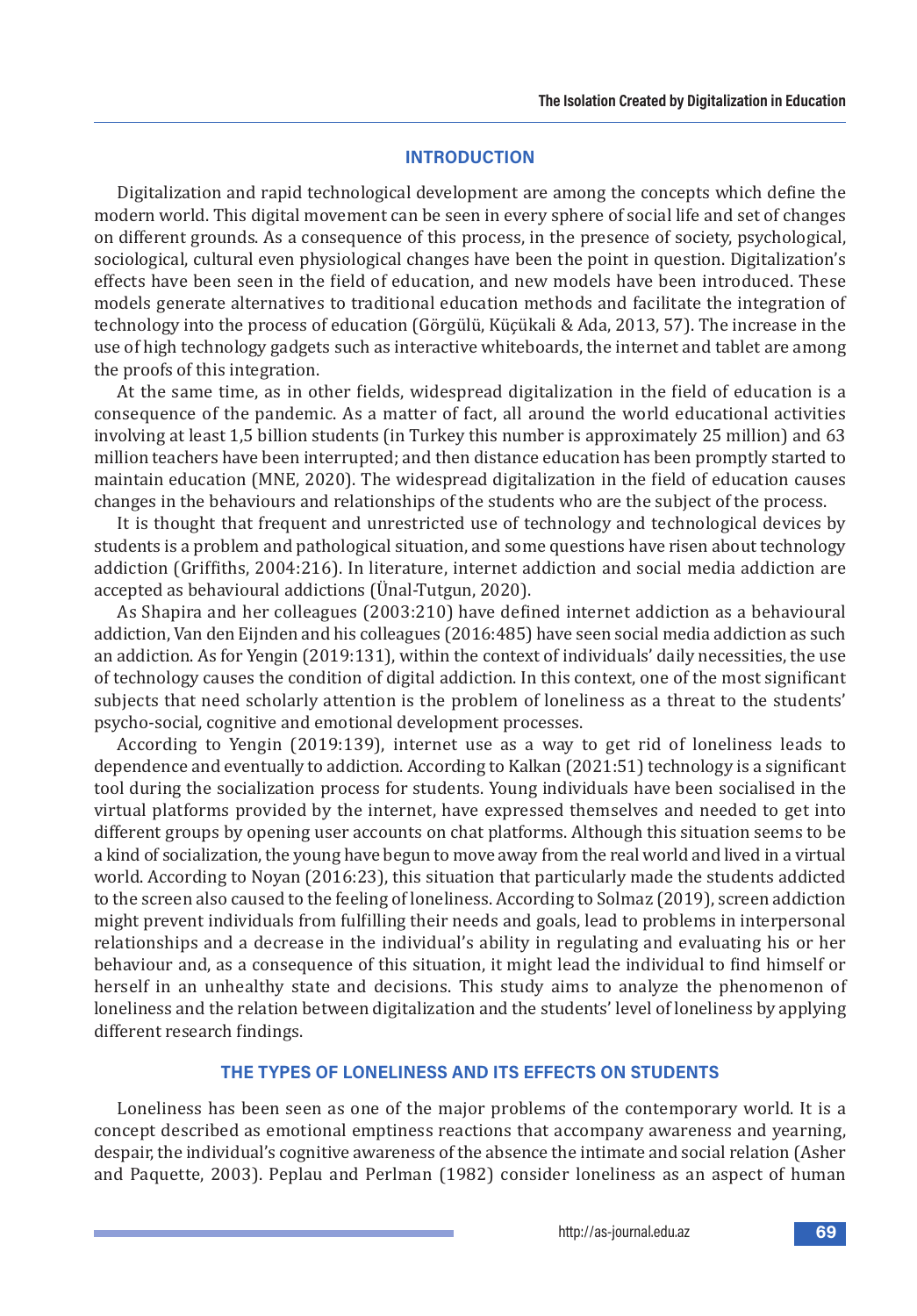relations and define it as a feeling that is caused by the absence of the individual's real relationships' expectations on this issue.

Loneliness, basically, is not a feeling arising from being physically alone (Russell, Cutrona, McRae and Gomez, 2012). The individual might experience loneliness when s/he is with other people (Rubenstein, Shaver and Peplau, 1979). As for Weiss (1973), loneliness is experienced as social loneliness and emotional loneliness (Duy, 2003).

Social loneliness might arise from either the absence of social interaction or because of the absence of a group sharing common interests and activities. However, emotional loneliness is caused by the absence of a close bond relationship or the loss of such a relationship (Rostovskaya and other, 2022:18).

In this kind of relationship, it is hard to have an intimate and sincere relationship with others. Adolescence, as one of the development periods of the individual, is experienced by some individuals with full of comfort whereas the others experience great troubles during this period. Adolescence is defined as a period in which loneliness is deeply experienced (Duy, 2003). Brenman (1982) classifies three reasons for loneliness and its deep and common experiences among individuals. The predispositions (shyness, low self-esteem, poor social skill) that are defined as the features of lonely teenagers are one of the reasons for loneliness. The third reason is social structures and cultural processes, in short, the social position of the individual at her age (Özatca, 2001). Loneliness is stated as a condition that emerged as a result of the identity crisis which is experienced by adolescents. As for Erikson's developmental stages (1963), the adolescent experiences a period in which he or she experiences role conflict versus acquiring identity, and isolation versus intimacy. Ericson states that individuals are ready to build intimate relations with dependence on others only after they acquire an identity. If a successful identity has not been acquired, then, individuals experience isolation and loneliness (as cited in Yucel, 2009).

## **THE EFFEcT OF DIGITAL NETWORKS ON THE STUDENTS' LONELINESS**

The reality of loneliness created by digitalization influences mostly the students. It is necessary to state that adolescence that students go through is an important period of human life for identity and personality development. Particularly parents, relatives, teachers, friends, and the persons seen as role models, etc. are influential in the identity development. In this period, peer-to-peer interaction might also make the use of technological gadgets more popular, because peers might need to implement by wondering what they see from each other. Particularly in the formation of identity, the young suffer from loneliness, depressive emotions, introversion and the absence of social support which bring the risk of addiction to technological device use (Bicer, 2014). Besides, the young people's expectations for peer acceptance and social approval trigger the use of technology. The young who imitate their friends' active participation on digital platforms, accept it necessary for socialization. It has been seen that these conditions adversely affect children and teenagers who have high-level social anxiety, poor communication skills, and fail to build healthy friendships that make them feel good (Yeditepe, 2021).

Griffiths (2005:193-195) claims that the students become more and more addicted to the technology with the desire of escaping from the anticipatory anxiety, get away from real-life problems, with the fear of exclusion and disapproval from their circle of friends, unwillingness to study lessons. In this regard, Subrahmanyan (2007:663) claims that digital communication channels and applications can provide opportunities to meet young people's expectations for social approval and peer acceptance. According to Ektiricioğlu and others (2020:52), as the need for being a member of a group in youth comes into prominence, the adolescents who see loneliness as a risk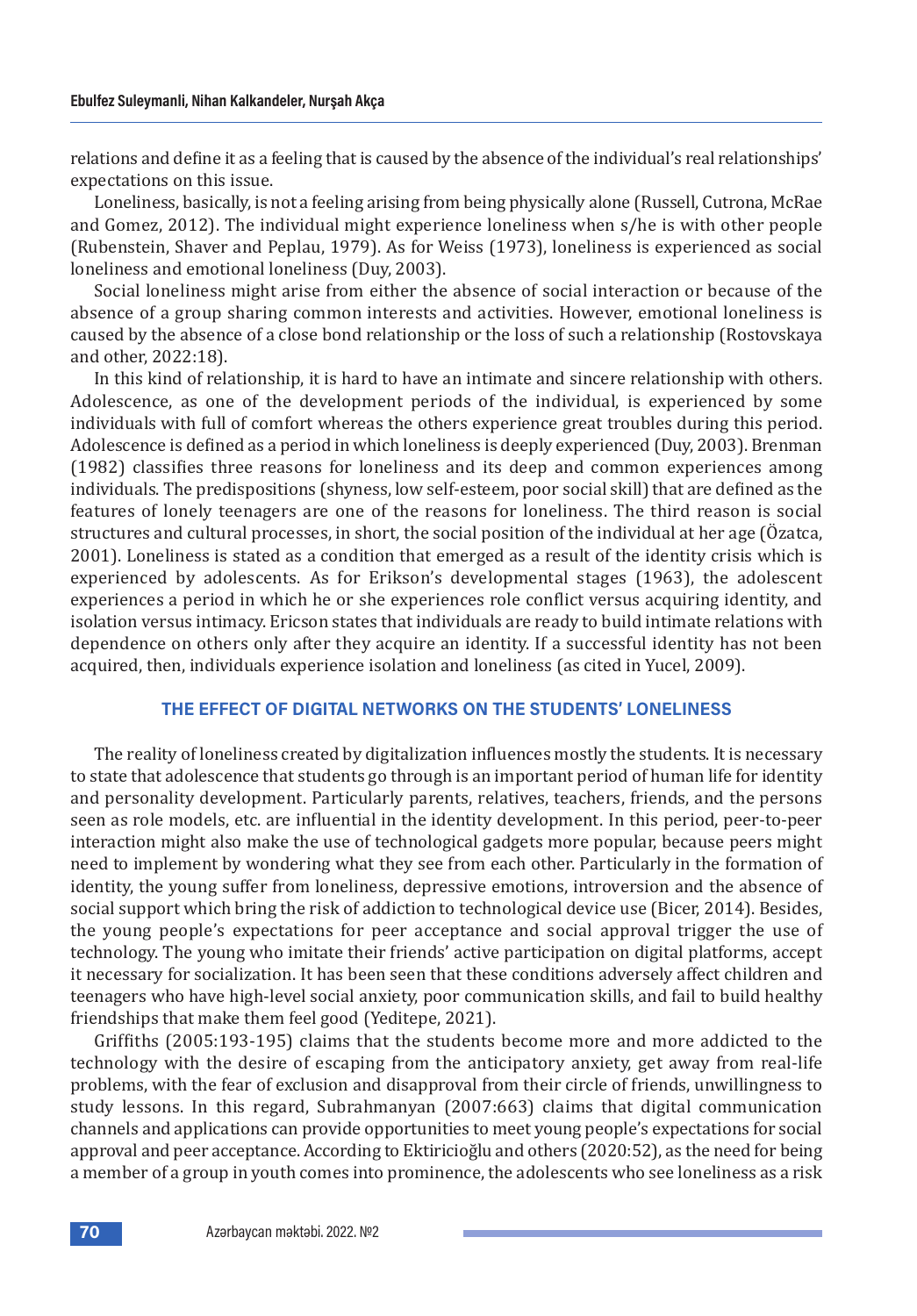in case of being excluded from relationships that create a sense of belonging in real life might consider relationships in virtual platforms as an alternative way. In this regard, as Caplan (2002:560) also states, individuals' failures in their social relationships may cause them to become alone and to be in pursuit of alternatives due to the sense of loneliness. At the beginning of this search for alternatives, digitalization provides new things such as social media, the internet, smartphone, and digital game platforms. It is possible to see a vicious circle between growing dependence on technology because of a sense of loneliness and feeling of loneliness due to technology addiction. The research by Morahan and Schumacher (2000:15-17) shows that there is a strong relationship between technology addiction and a sense of loneliness. There are two explanations for this relationship. The first explanation is that the causes for the individuals' excessive usage of technology and technological devices at the same time lead to the individuals' loneliness in society. Secondly, with the beginning of the individual's excessive use of technology, the individual moves away from society, which can contribute to his/her feeling of loneliness.

According to the findings of the research conducted on the technology addiction of young students done by Ceyhan (2011:86-88); it is viewed that the adolescents who do not have much relationship with their family and do not have good time management skills use technology more than others do. In addition, in families, which do not satisfy the need of the young people for attention and love, do not provide any chance to have healthy communication, leads to role conflict and have excessive expectations, the young people tend to use technology to escape from their miseries. In the contemporary world, because of the Covid-19 pandemic both the adults and the adolescents suffered from the loneliness.Research conducted in Turkey determined that the rate of internet use per day getting higher and higher. According to this research which revealed that the use of the internet level is high, it has increased more during the Covid-19 pandemic. In the study, it was determined that 59.1 per cent of the rate of those indicated a serious increase in the period of internet use. Thanks to the research, it has been determined that participants who feel more often than the others use the internet more than the others. Thus, whereas the participants who indicated "Never felt lonely" rate of internet use is 2.9 hours per day, those who said "I always feel lonely" rate of internet use is 3.7 hours (Milliyet, 2021).

The researchers informed that gender is also a risk factor for technology addiction. Accordingly, it is concluded that young males have a higher risk of internet and digital game addiction while young females are more prone to the risk of smartphone addiction in contrast to their male peers (Dikeç et.al.,2017:106). When the internet is seen as a medium to establish social relationships and as a means to eliminate loneliness, internet addiction becomes riskier (Ceyhan, 2011:87).

## **DIGITAL OBESITY AND DIGITAL DIET**

Digital obesity is a concept that has emerged as a consequence of excessive digital consumption of the young generation during the process of adaptation to the digital age. According to the findings of the Education Center on the field of Social Media and Digital Security – ECSDS (2021), the young generation who have become addicted to the virtual world and technology all day long may suffer from psychological and social problems due to their desire to reach out to all presented contents and these problems can evolve into digital obesity because of virtual data flow in digital platforms. Those who spend all their time with computers, tablets, and smartphones and follow what other people do become addicted to the internet and technology. Internet stalking and dynamism in the virtual world destroy the individuals' social relationships that they might have in the real world and causes the individuals to suffer from loneliness.

According to the ECSDS report (2021), just as taking calories more than the body can burn leads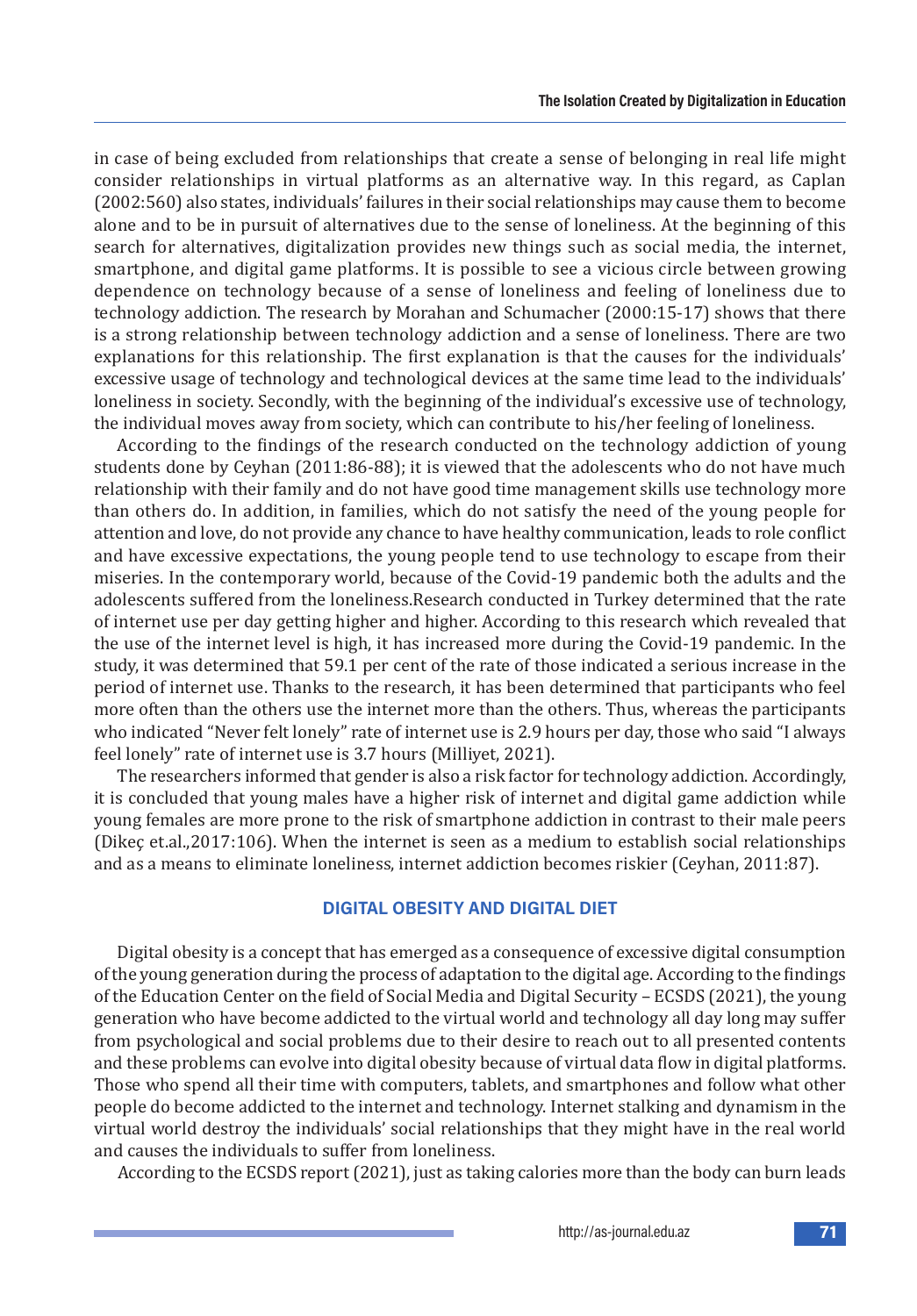to obesity; loading the mind with excessive information and notifications more than it can use also causes digital obesity. The time spent on digital platforms causes health problems such as musculoskeletal pain, sleep disorders, and eye diseases by affecting the individuals' health, it can cause psychological problems, and those who have depressive emotions trigger the willingness to be locked in a room and never get out.

Based on the research that has been conducted to eliminate physical and mental exhaustion experienced because of intensive data flow, Bayrak and Cihan (2021:93) propose various solutions. For instance, a digital diet (detox) is one of them. Accordingly, it is significant to regulate the time spent using technology. Although it is difficult to stay away for a long time or resist, a digital diet (detox) can be periodically implemented to get rid of some intensive data.

At the same time, engaging in relieving alternative activities, depending on the use of media with the intent of having a relationship and increasing socialisation, can be useful in terms of mental relaxation and elimination of exhaustion. Limiting the time spent on digital devices or having efficient time management is another solution. In order not to be dependent on technology, it is necessary to have a balanced approach. It is possible to lessen the adverse effects by having a controlled, wise and regulated use of technology. Changing digital consuming habits is important in terms of having a conscious approach to media literacy. According to Kalkan (2021:118), in order to have a good media literacy, a person should only aim to reach out to useful and necessary information among such unrestricted resources of knowledge; when this is achieved, a digital diet (detox) will be able to a part of life and it will be possible to eliminate the adverse effects of digital addiction.

#### **cONcLUSION AND SUGGESTIONS**

Digitalization is considered to be one of the inevitable outcomes of the new world order. This study which examines the relationship between digitalization and loneliness argues that digitalization is a new kind of culture and human beings have adapted to this culture. However, the basic problem with this new culture is that during the process of adaptation to such a dynamism students can turn into technology addicts. In addition to digitalization, some factors such as the absence of social support, and the changes in family structure and family relations also might cause loneliness in students. As a matter of fact, individuals certainly need social support in order to live in harmony with the environment, eliminate loneliness, and continue social relations on the demanded level. It is a fact that social relations are the essence of life and the production of social structure. Individuals are the creatures that are affected by the improvements and changes in social life.

The individuals who are intensely using technology, are usually never satisfied with the use of technology and feel locked when their connection is cut. Besides, individuals experience the feeling of deprivation in places where they do not have access to the internet and technological devices. This situation points out to the concept of digital obesity creates a vacuum in the social and psychological sense, and accordingly, the loneliness leading to digital obesity becomes inevitable. On the other hand, as the young people, who feel alone and have problems with the sense of belonging and identity try to lessen this feeling of loneliness by spending more time on virtual platforms, this situation evolves into a vicious circle. In other words, new habits created by digitalization prompt the young to use technology and isolate themselves from the real world. Those young who have isolated themselves from the real world and social relations have leaned on virtual platforms to compensate for their feeling of loneliness. While heavy use of technology causes loneliness, the feeling of loneliness paves the way for use of technology and therefore this situation evolves into a paradox.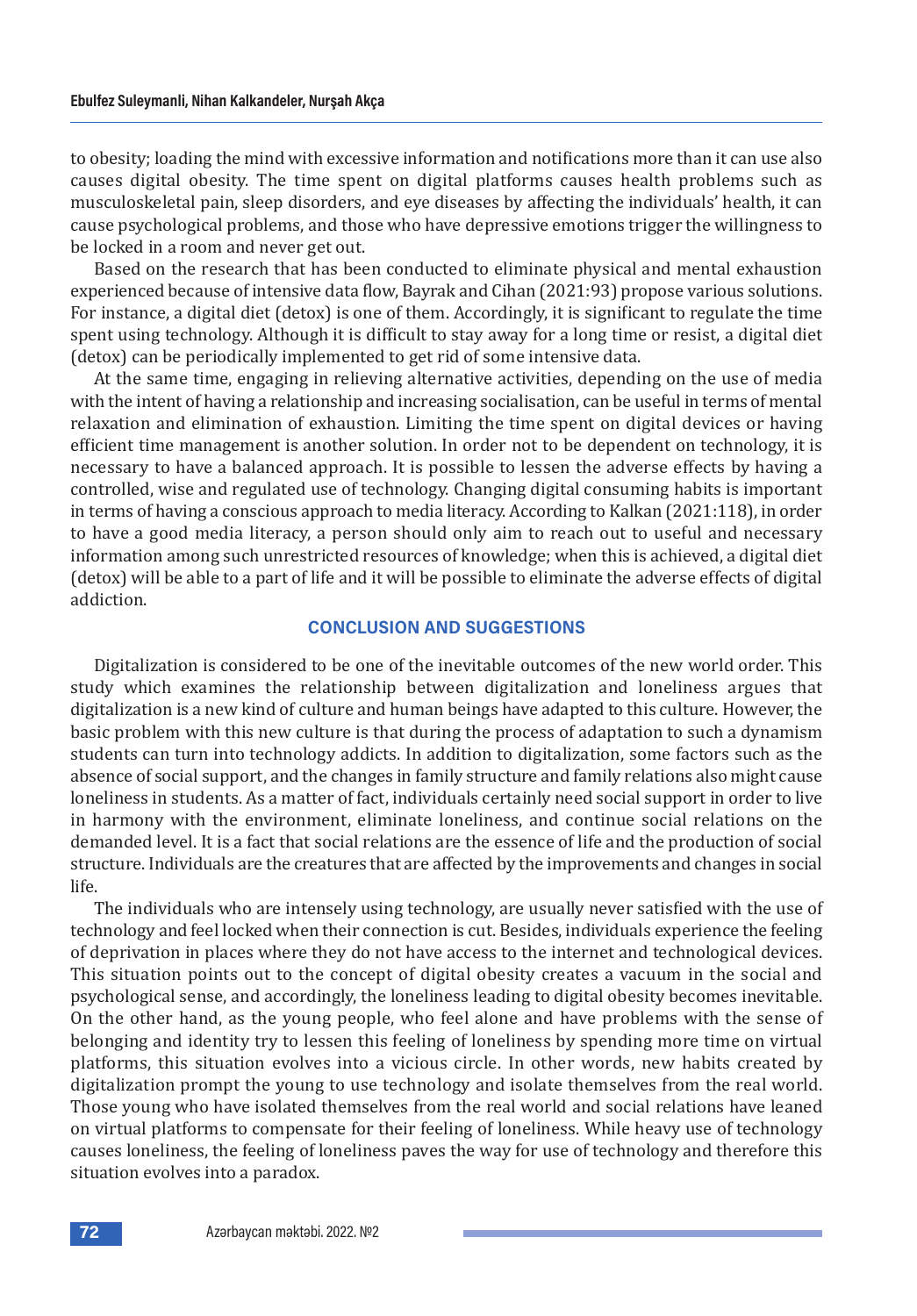Considering the previous researches, it is seen that technology addiction among young people has increased. Therefore, it is important to identify the risk factors of technology addiction and to reach out to the students who are at risk. In this regard, it might be useful to organize seminars to increase awareness of families and teachers on the subject. It is necessary to become conscious of media literacy. This process of awareness at the same time takes us to the proposal of a solution named digital diet. Moreover, conducting social responsibility projects is important to eliminate digital addiction and therefore to protect young people.

## **References**

- <sup>1</sup> Bayrak T., Cihan B. Yeni Medyada Bağımlılık Sonucu Gelişen Dijital Obezite Olgusu Üzerine Bir İnceleme: Netflİx Türkiye Örneği, e-Journal of New Media / Yeni Medya Elektronik Dergi, January 2021 Volume 5 Issue 1, p.78-94.
- <sup>2</sup> Biçer U. Sosyal Beceri Eğitiminin Ortaokul Öğrencilerindeki İnternet Bağımlılığı Düzeyine Etkisi (Yüksek lisans tezi). Adana.Çukurova Üniversitesi. 2014.
- <sup>3</sup> Caplan S.E. Problematic Internet Use and Psychosocial Wellbeing: Development of a Theory-Based Cognitive-Behavioural Measurement Instrument. Comput Hum Behav. 2002;18:553-75.
- <sup>4</sup> Ceyhan A.A. Ergenlerin Problemli İnternet Kullanım Düzeylerinin Yordayıcıları. Çocuk ve Gençlik Ruh Sağlığı Dergisi. 2011;18:85-93.
- <sup>5</sup> Dikeç G., Yalnız T., Bektaş B., Turhan A., Çevik S. Relationship between Smartphone Addiction and Loneliness among Adolescents. Bağımlılık Dergisi. 2017;18:103-11.
- <sup>6</sup> Duy, B.(2003). Bilişsel-Davranışçı Yaklaşıma Dayalı Grupla Psikolojik Danışmanın Yalnızlık ve Fonksiyonel Olmayan Tutumlar Üzerine Etkisi. Published Phd Thesis. Ankara: Ankara University. Institue of Social Sciences.
- <sup>7</sup> Erikson, E. H. (1963). Childhood and Society, New York: W. W. Norton.
- <sup>8</sup> Görgülü, D., Küçükali, R., & Ada, Ş.(2013). Okul Yöneticilerinin Teknolojik Liderlik Öz-Yeterlilikleri. Eğitim Teknolojisi Kuram ve Uygulama, 3(2), 53-71.
- <sup>9</sup> Griffiths M. Does Internet and Computer "Addiction" Exist? Some Case Study Evidence. Cyberpsychol Behav. 2004;3:211-18.
- <sup>10</sup> Griffiths M. A Components Model of Addiction within a Biopsychosocial Framework. Journal of SubstanceUse. 2005;10:191– 97.
- <sup>11</sup> Milliyet (2021). "En yalnız grup gençler! İnternete sarıldılar" (Last updated 14 Febuary 2022) https://www.milliyet.com.tr/gundem/en-yalniz-grup-gencler-6659196
- <sup>12</sup> Morahan M.J., Schumacher P. Incidence and Correlates of Pathological Internet Use among College Students. Computers in Human Behavior. 2000;16:13-29.
- <sup>13</sup> Noyan, C.O. 2016: Teknoloji bir bağımlılık mı? Psikohayat, 7: 22-24.
- <sup>14</sup> Peplau, L.A. & Perlman, D. (1982). Loneliness: A Sourcebook of Current Theory, Research and Therapy. New York: Wiley-Interscience.
- <sup>15</sup> Rostovskaya T. K., Suleimanly A. D., Gnevasheva V. A., Tolmachev D. P. (2022). "Loneliness in the pandemic: Country overview", Izvestiya of Saratov University. Sociology. Politology, vol. 22, iss. 1, pp.17-23.
- <sup>16</sup> Russell, D.W. Cutrona, C.E. McRae, C. &Gomez, M.(2012). Is loneliness the same as being alone? The Journal of Psychology: Interdisciplinary and Applied, 146(1-2), 7-22.
- <sup>17</sup> Shapira NA, Lessig MC, Goldsmith TD, Szabo ST, Lazoritz M, Gold MS et al. Problematic Internet Use: Proposed Classification and Diagnostic Criteria. Depress Anxiety. 2003;17:207-16.
- <sup>18</sup> Solmaz, A. (2019). Psikolojik İyi Oluş Ve Manevi Yönelimin Üniversite Öğrencilerinin İnternet Bağımlılığı Düzeyi Üzerindeki Etkisinin İncelenmesi. (Yayımlanmamış Yüksek Lisans Tezi). Hasan Kalyoncu Üniversitesi/Sosyal Bilimler Enstitüsü, Gaziantep.